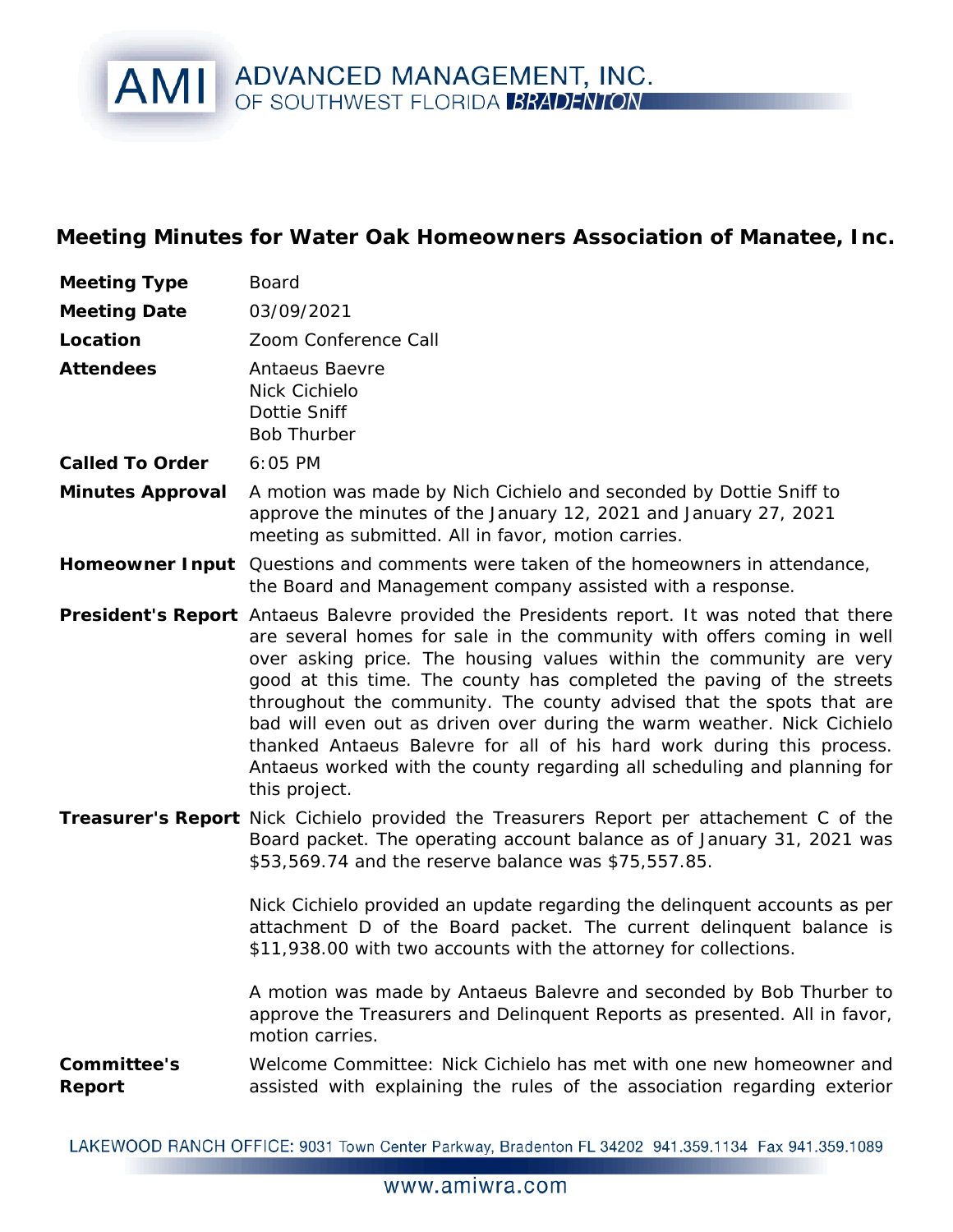

modifications without approval. The new owner is aware of the association requirements and will be following accordingly in the future.

ARC Committee- Antaeus Balevre presented the approved modifications as presented in Attachment E of the Board Packet. A total of 10 modifications were approved and one needed to be removed from the system as it is not a request for Water Oak HOA.

Violations Report- Antaeus Balevre provided the violation report as presented in Attachment F of the Board Packet. There are currently four outstanding violations, three have come into compliance. 6325 68th St E will be receiving a hearing letter for April 5, 2021 due to landscaping concerns.

Collections Status Report: Antaeus Balevre provided the attorney collection report for the two collections accounts and two violation accounts. Lot 129 will be revisted in mid March as some payments have been received and Lot 39 the attorney is recommending moving forward with foreclosure of the property. The two open violation accounts are in discussions with the board and attorney office.

Violations Response Form: Antaeus Balevre provided the updated violation response form to be added when mailing violation letters. Owners are to complete and submit this form when coming into compliance with the association rules.

- **Manager's Report** Colleen Fletcher, CMCA explained that most of the topics are being presented by the community. A drive of the property was conducted and a few violations were found. Letters were mailed to each owner in violation.
- **Unfinished** A. Wall and Fence: Antaeus Balevre explained that the Board has **Business** discussed this matter with the attorney at length and all fences were approved by the Builder but one. A letter will be sent to this owners advising that they need to remove any vegetation that would prohibit the association from properly maintaining. The owner must also allow access to the wall for repairs/cleaning as required. The association will be responsible should there be any damage to the homeowners sod or property during the contractors access.

LAKEWOOD RANCH OFFICE: 9031 Town Center Parkway, Bradenton FL 34202 941.359.1134 Fax 941.359.1089